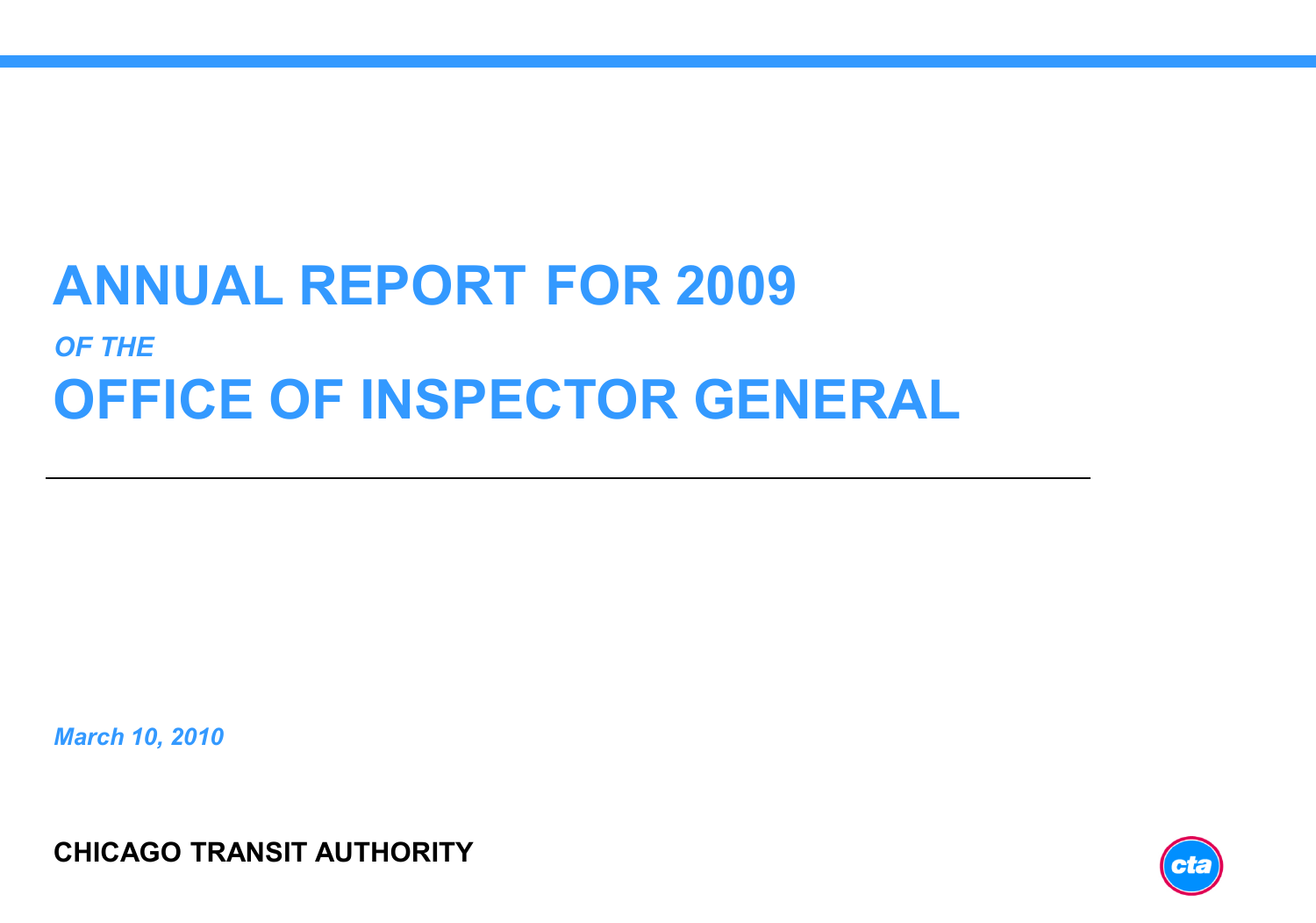# **Overview of OIG**

- Established by Board Ordinance in 1999
- Mission: promote economy, efficiency, effectiveness and integrity in programs and operations of the CTA
- Granted law enforcement authority in 2000
- Investigations and Internal Audit function for the Authority

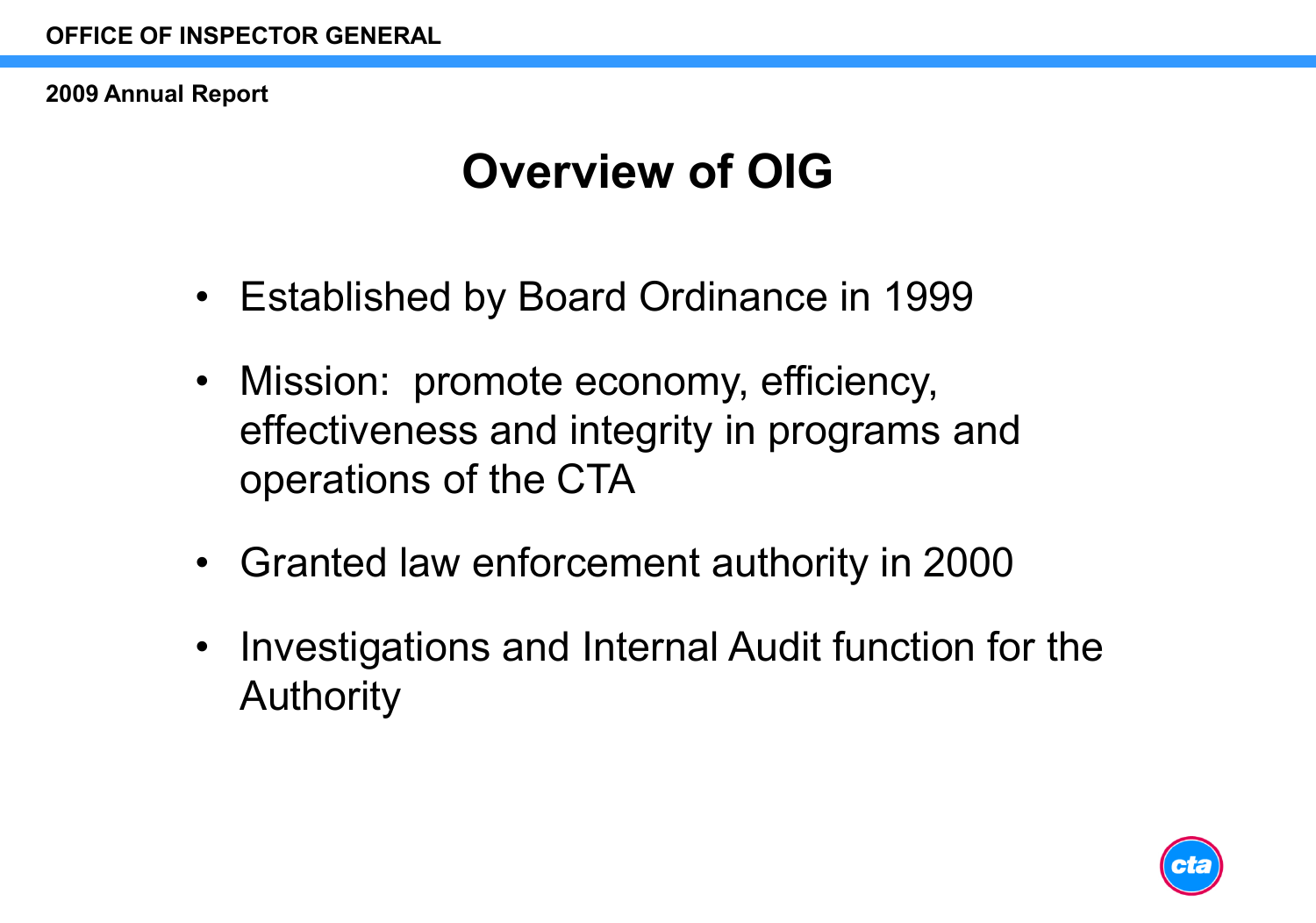# **Overview of OIG**

- Reports directly to the Chicago Transit Board
- Currently 15 staff, divided evenly between audit and investigations
- Budget:

| FY2009 Budget                | \$2,085,000                   |  |
|------------------------------|-------------------------------|--|
| FY2009 Actual                | \$1,743,000                   |  |
| <b>Performance to Budget</b> | $($ \$342,000) $($ 16.4%) $ $ |  |

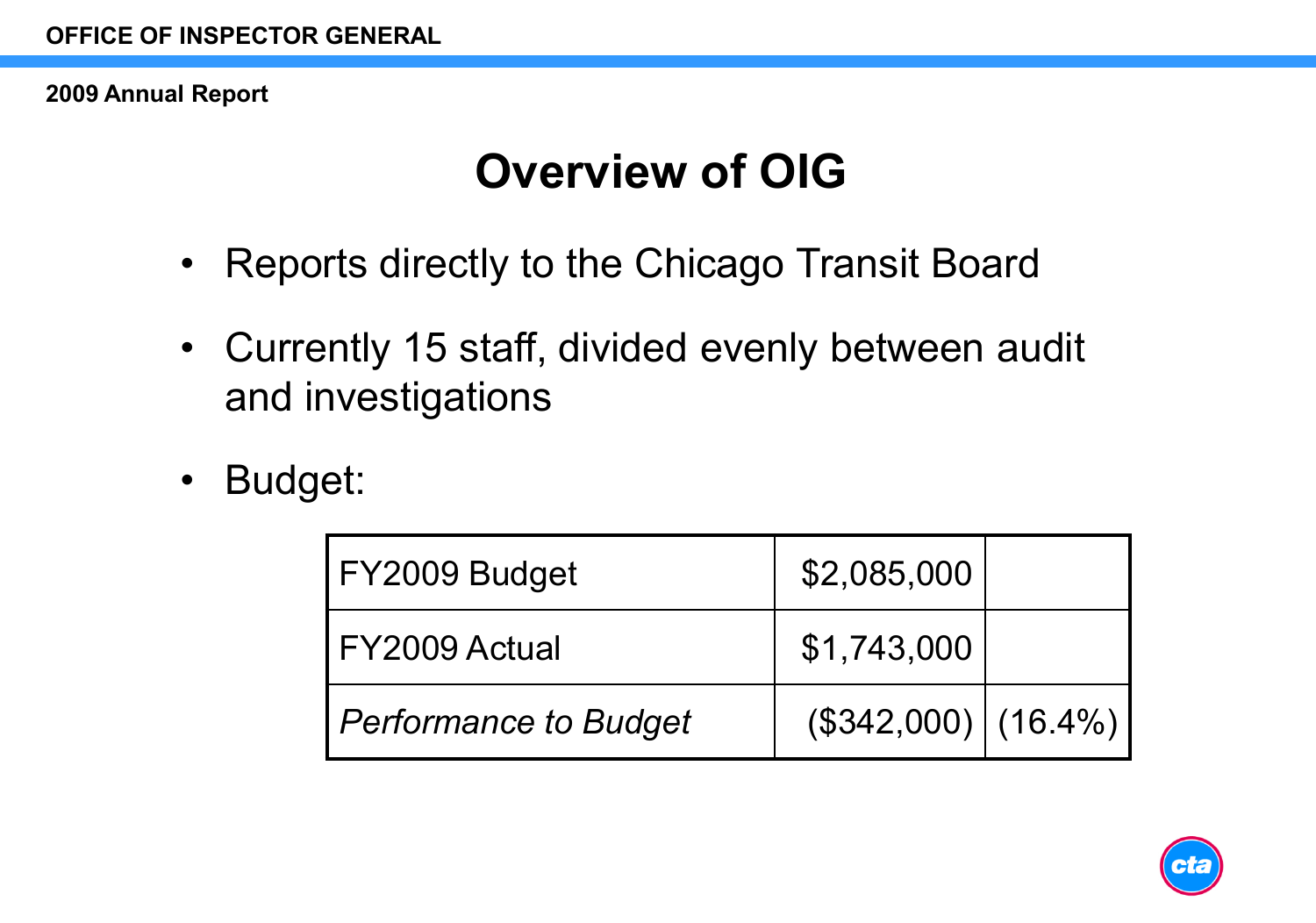# **Internal Audit Highlights**

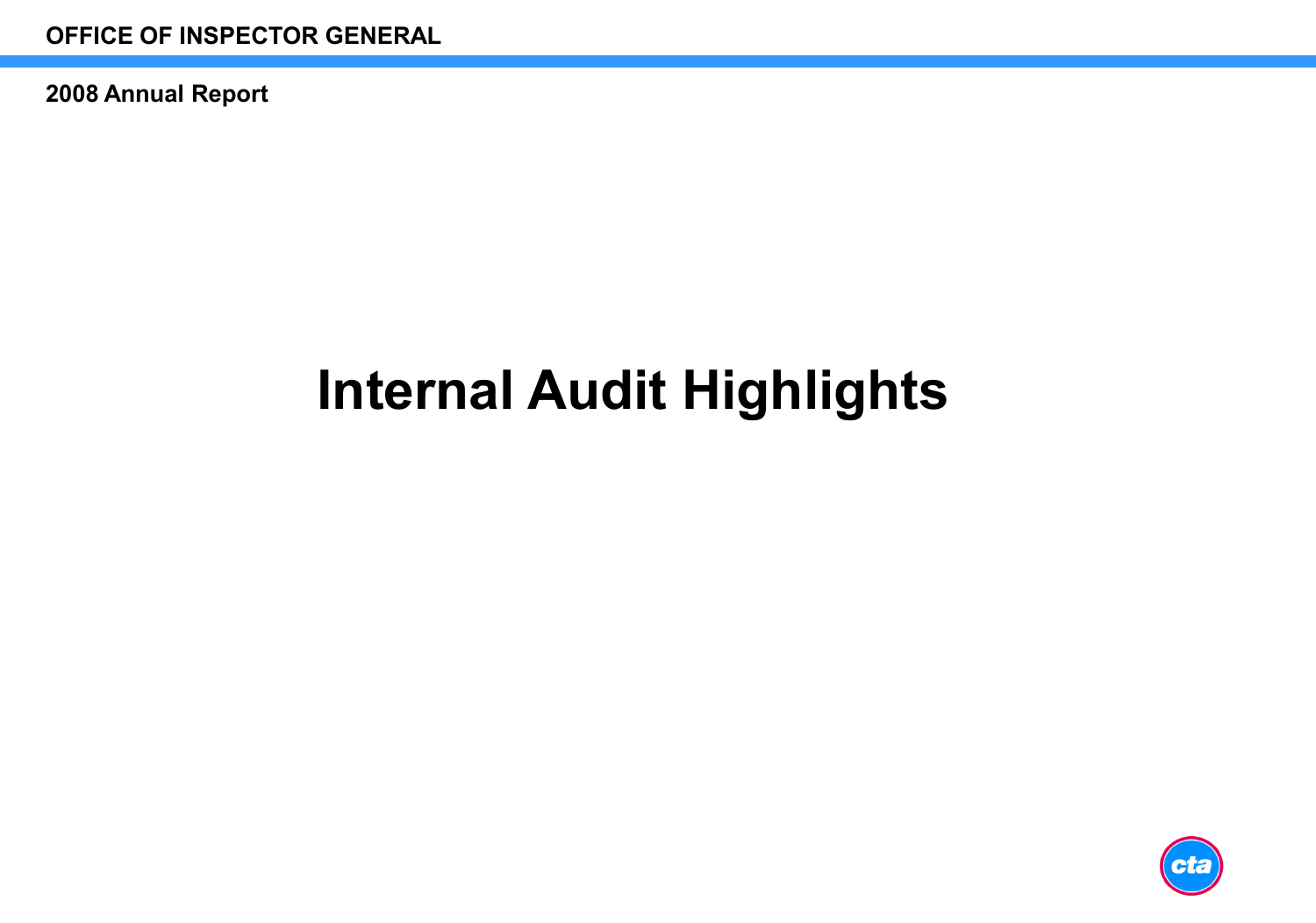# **Audits and Reviews Performed**

- 15 Audits Completed
- 94 Findings and Recommendations
- 12 Audits Opened

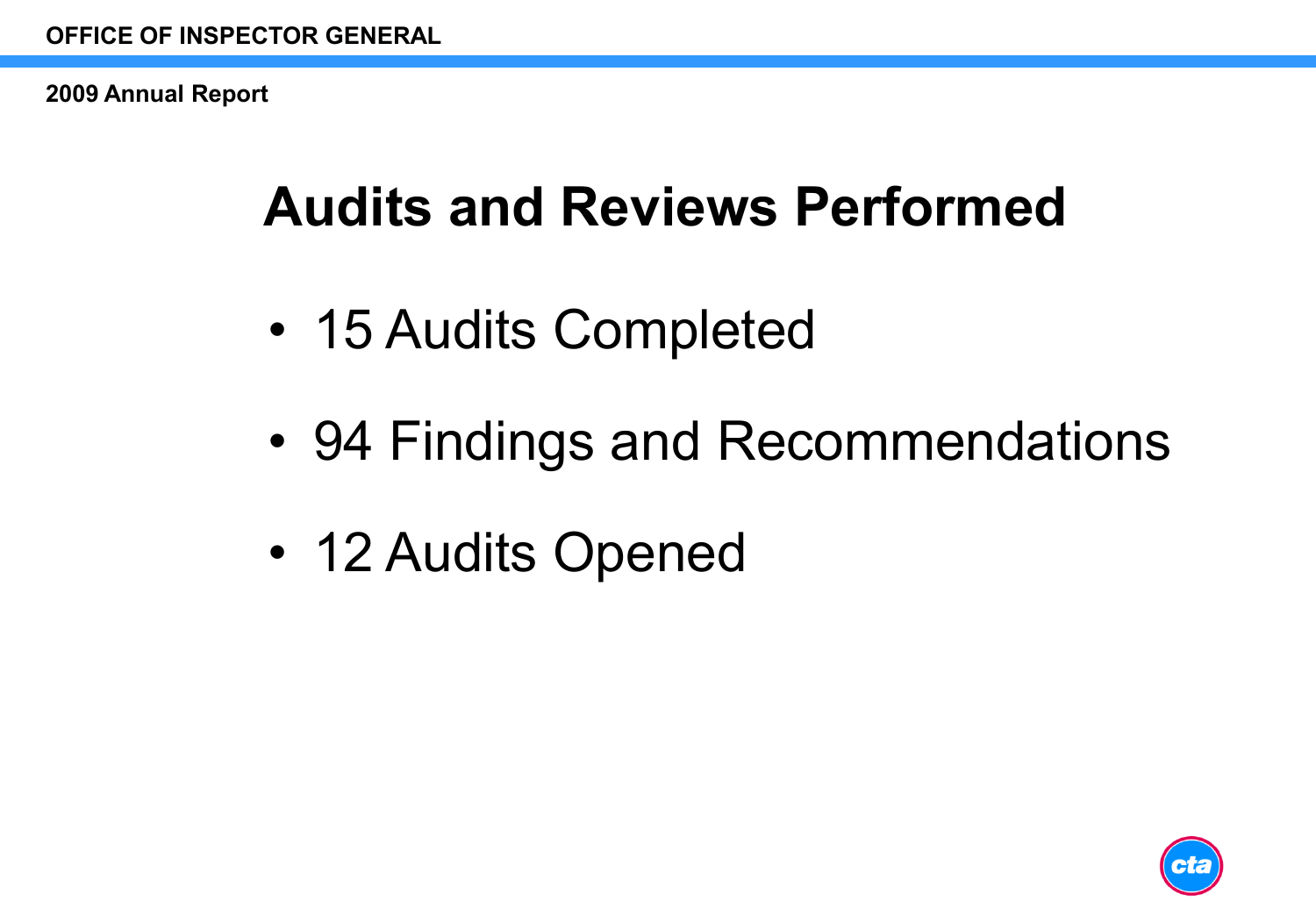| <b>Focus</b>                  | <b>Noteworthy Areas Reviewed</b>               |
|-------------------------------|------------------------------------------------|
|                               | <b>Warranty Claims Process</b>                 |
| <b>Operational Controls</b>   | <b>Hiring and Promotion Processes</b>          |
|                               | <b>Track Inspection Processes</b>              |
| <b>Financial Controls</b>     | <b>Payments for Electric Service</b>           |
|                               | <b>Customer Parking Facilities</b>             |
| <b>Management Succession</b>  | <b>Chief Financial Officer</b>                 |
| <b>Ethics</b>                 | Reporting of Statements of Financial Interests |
| Fraud                         | Review of Invoices of a Vendor                 |
| <b>Construction / Capital</b> | <b>ARRA Compliance</b>                         |
| <b>Audit Follow-Up</b>        | <b>Information Technology Security</b>         |
|                               | <b>Bus Video Surveillance Equipment</b>        |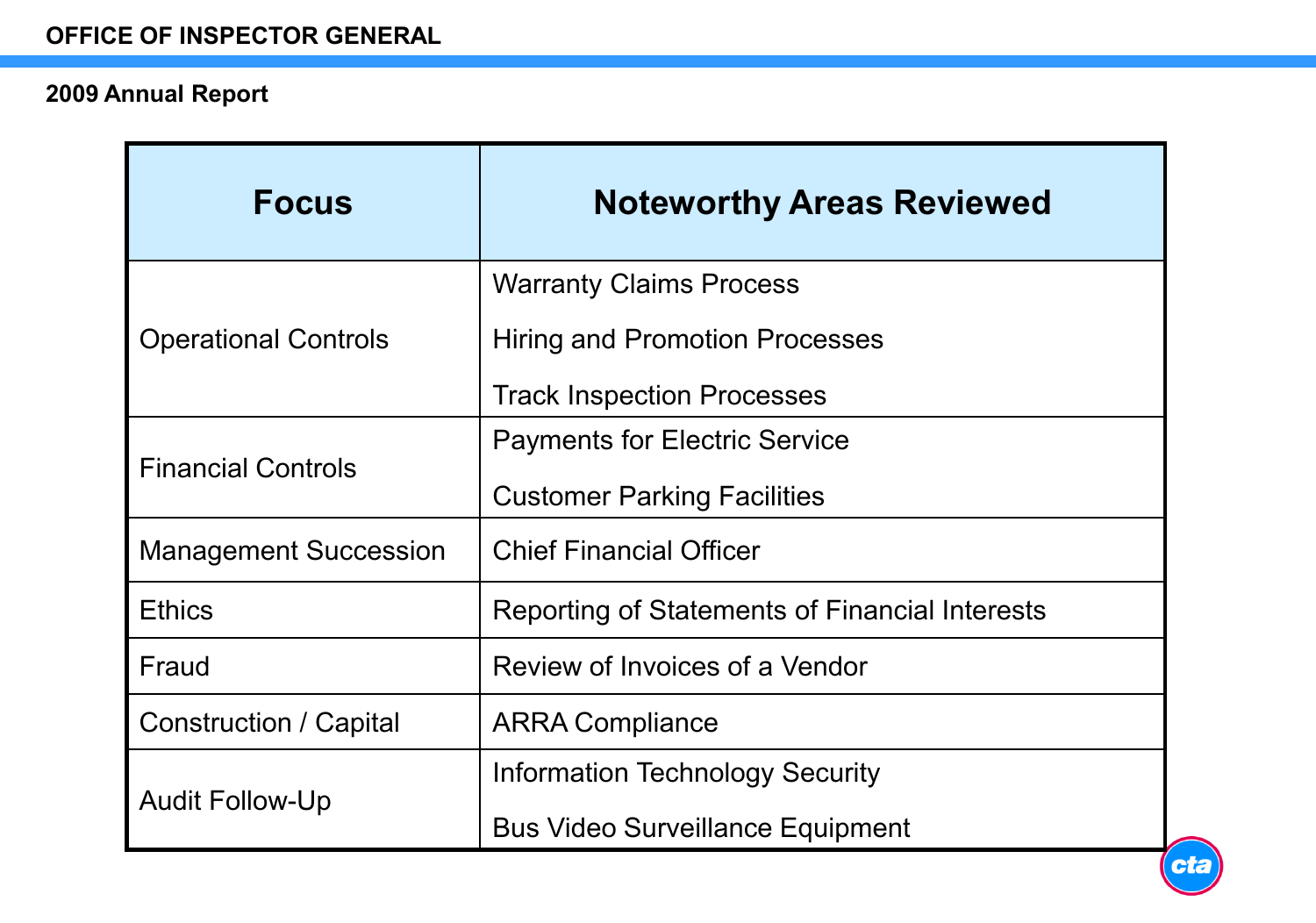### r Year Audit Comnarison<br>I **Ten Year Audit Comparison**



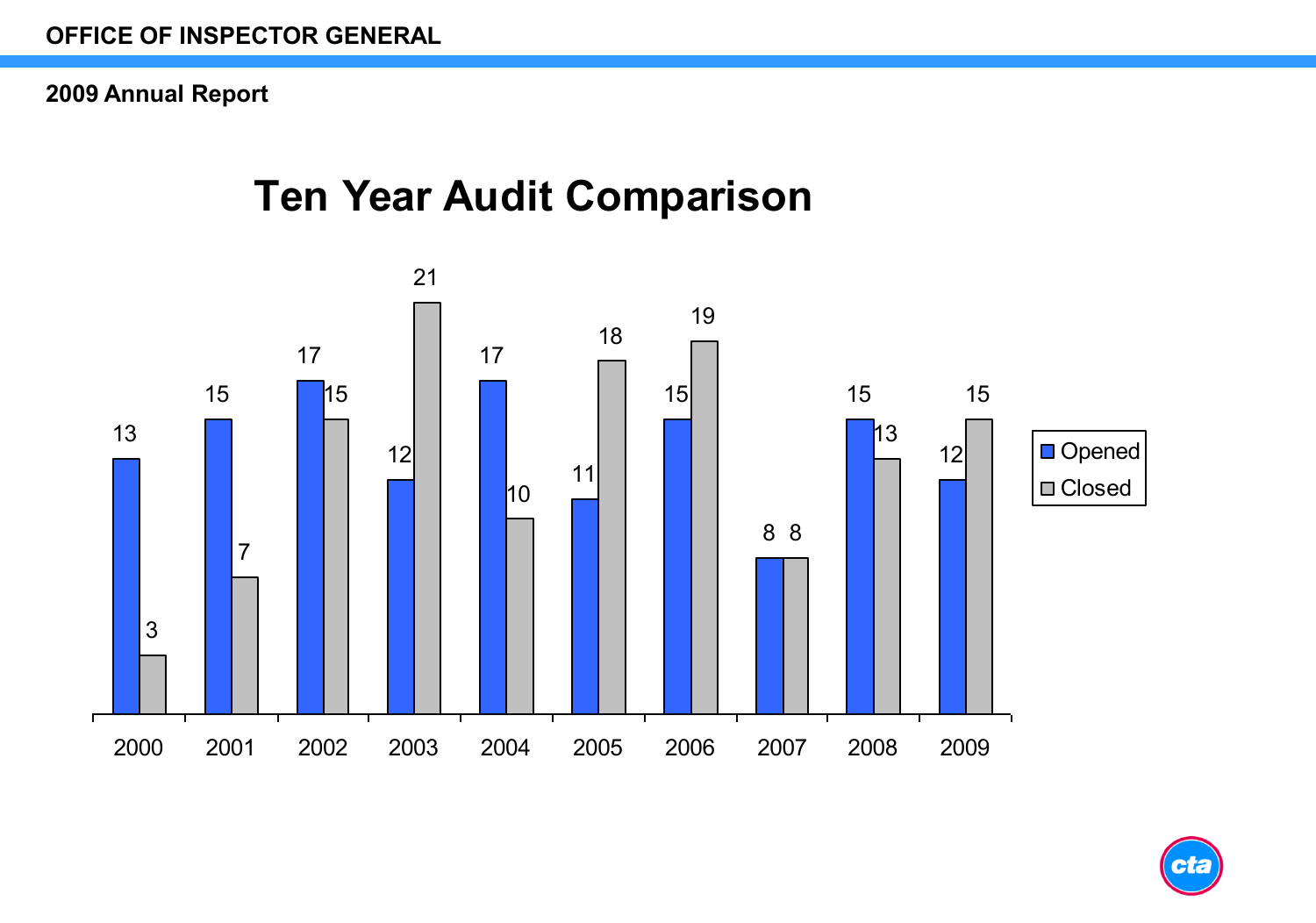# **Investigation Highlights**

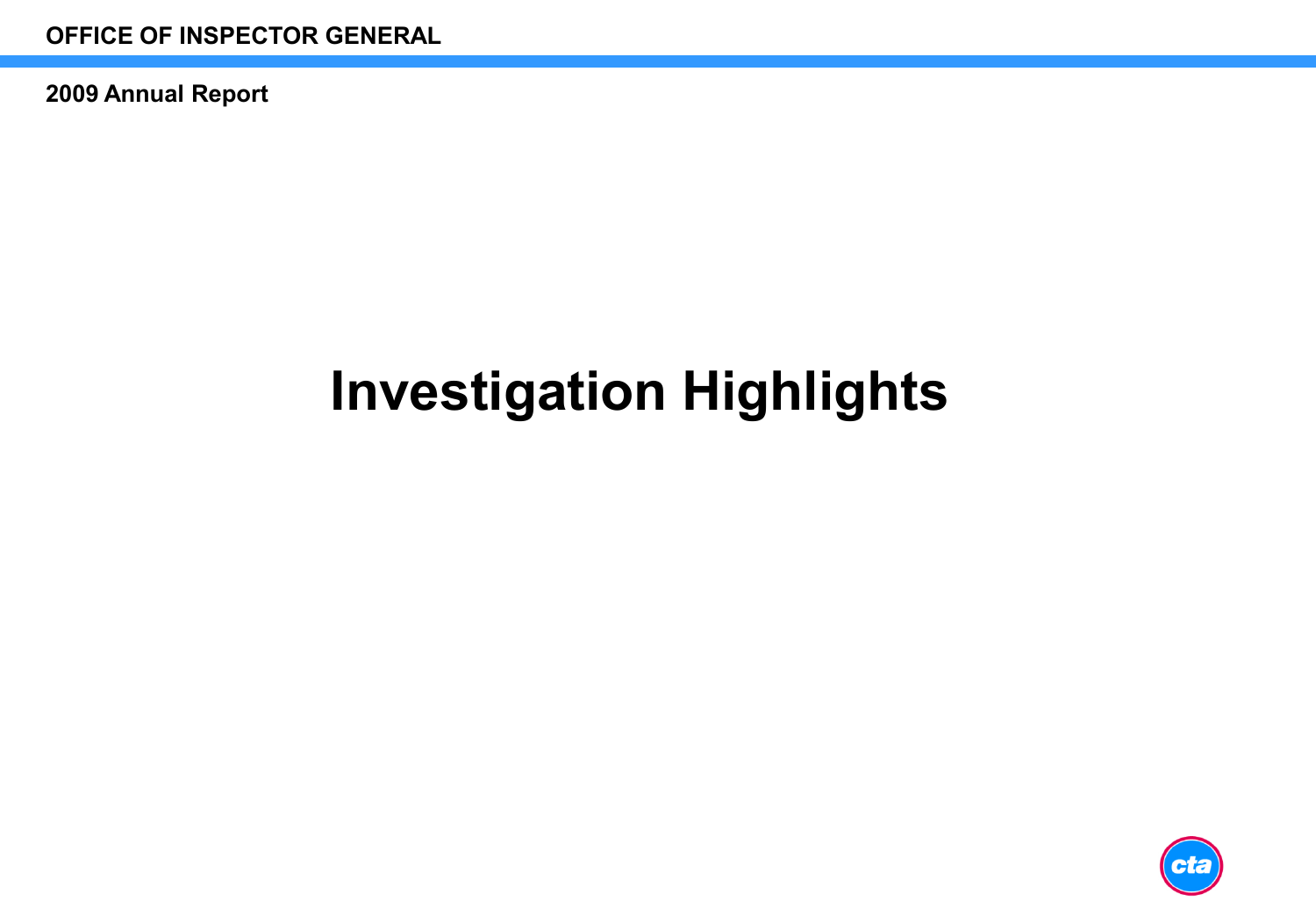

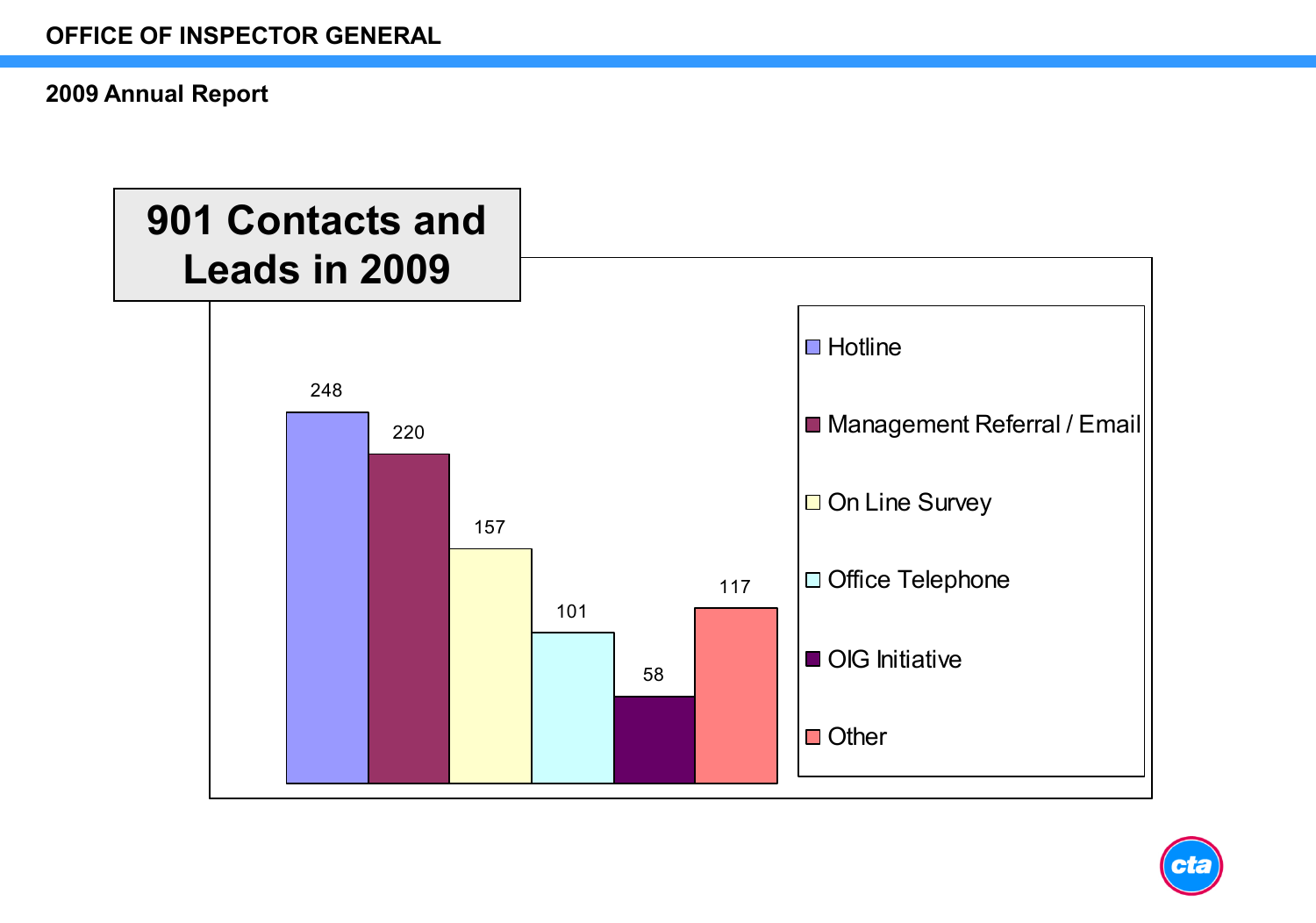

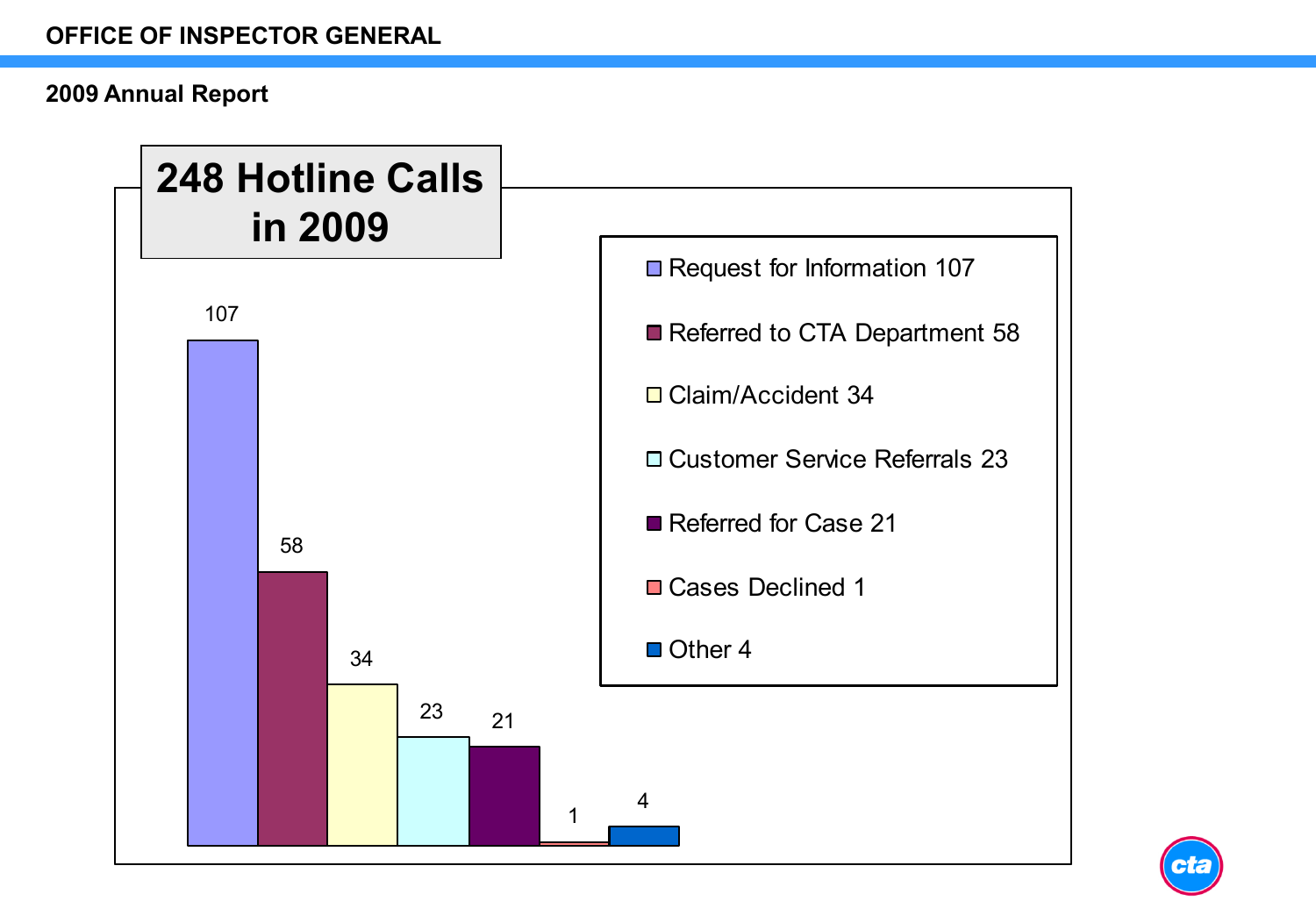### **Disposition of Contacts and Leads**

| <b>Case Opened</b>                     | 330 |
|----------------------------------------|-----|
| <b>Referred to Management</b>          | 145 |
| <b>Provided Requested Information</b>  | 110 |
| <b>Referred to Customer Service</b>    | 30  |
| <b>Not Actionable or Declined Case</b> | 286 |
| <b>Total Contacts and Leads</b>        | 901 |
|                                        |     |

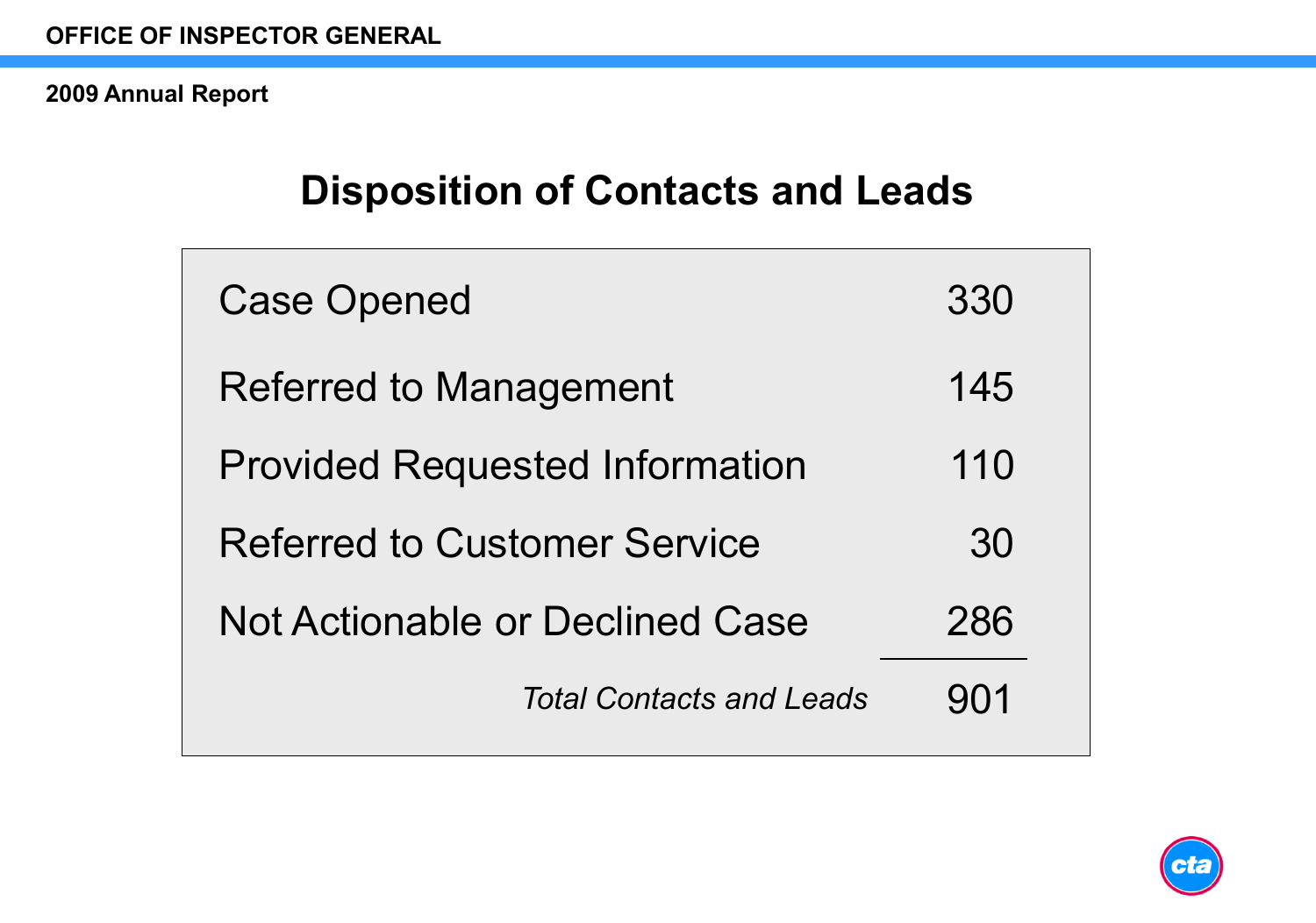### **Sources of Opened Cases**



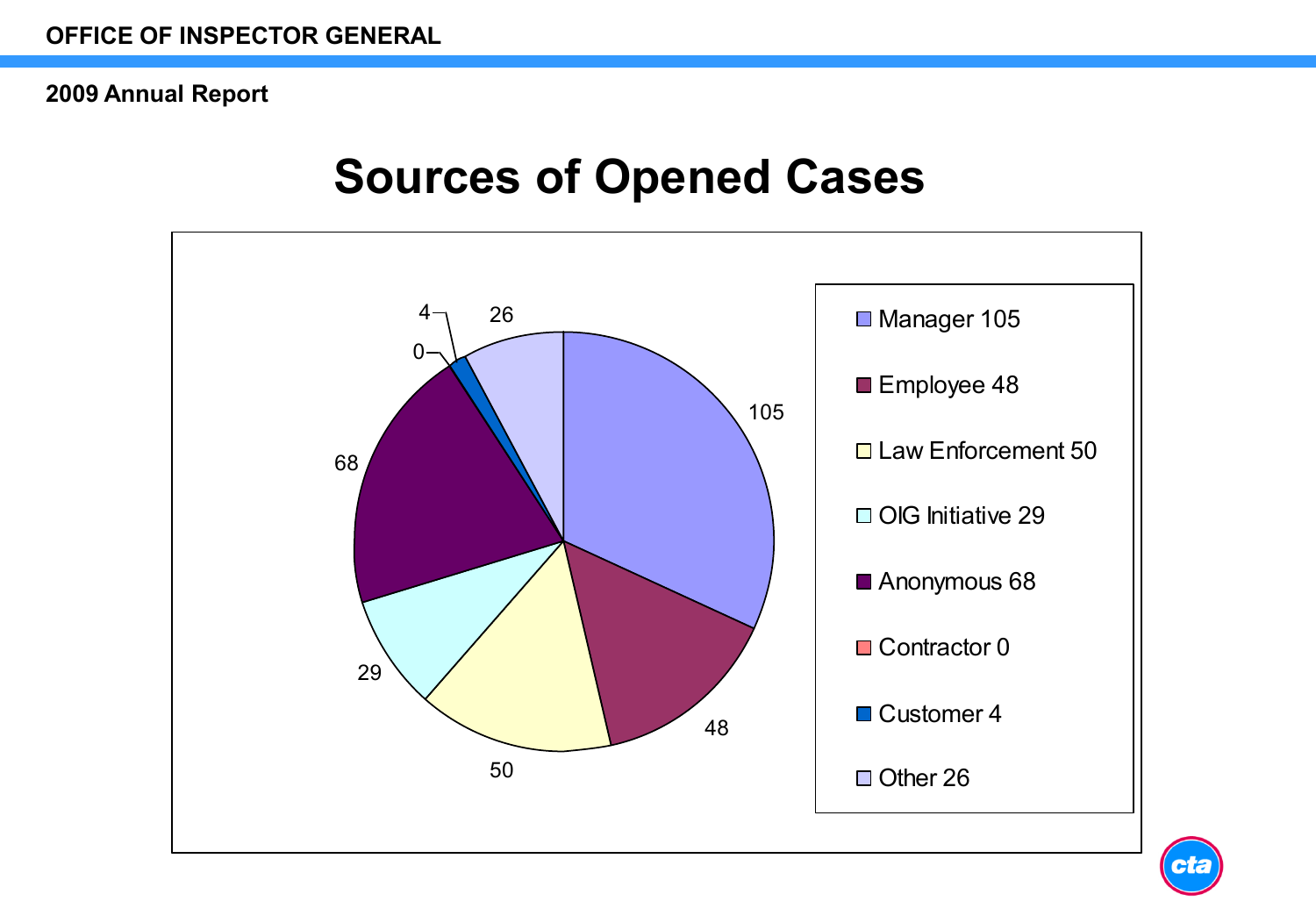#### **2009 Annual Report Presentation**



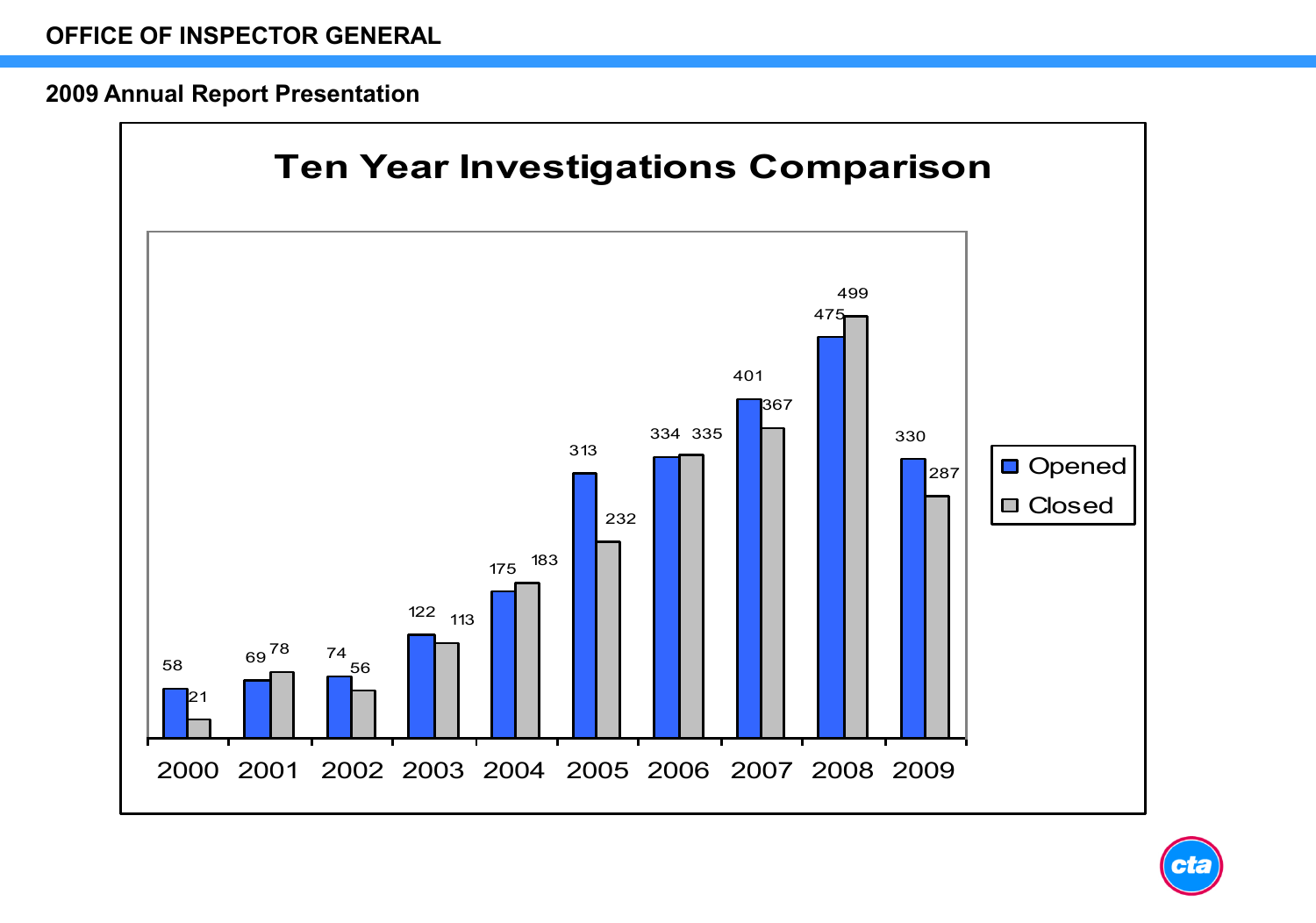# **Nature of Allegation / Case**

*Seven categories accounted for two-thirds of opened cases in 2009:*

FMLA / Time Abuse

Falsified Documents

Assist Law Enforcement

Secondary Employment Violations

Residency Violations

Arrest of Employee

Misuse of CTA Resources

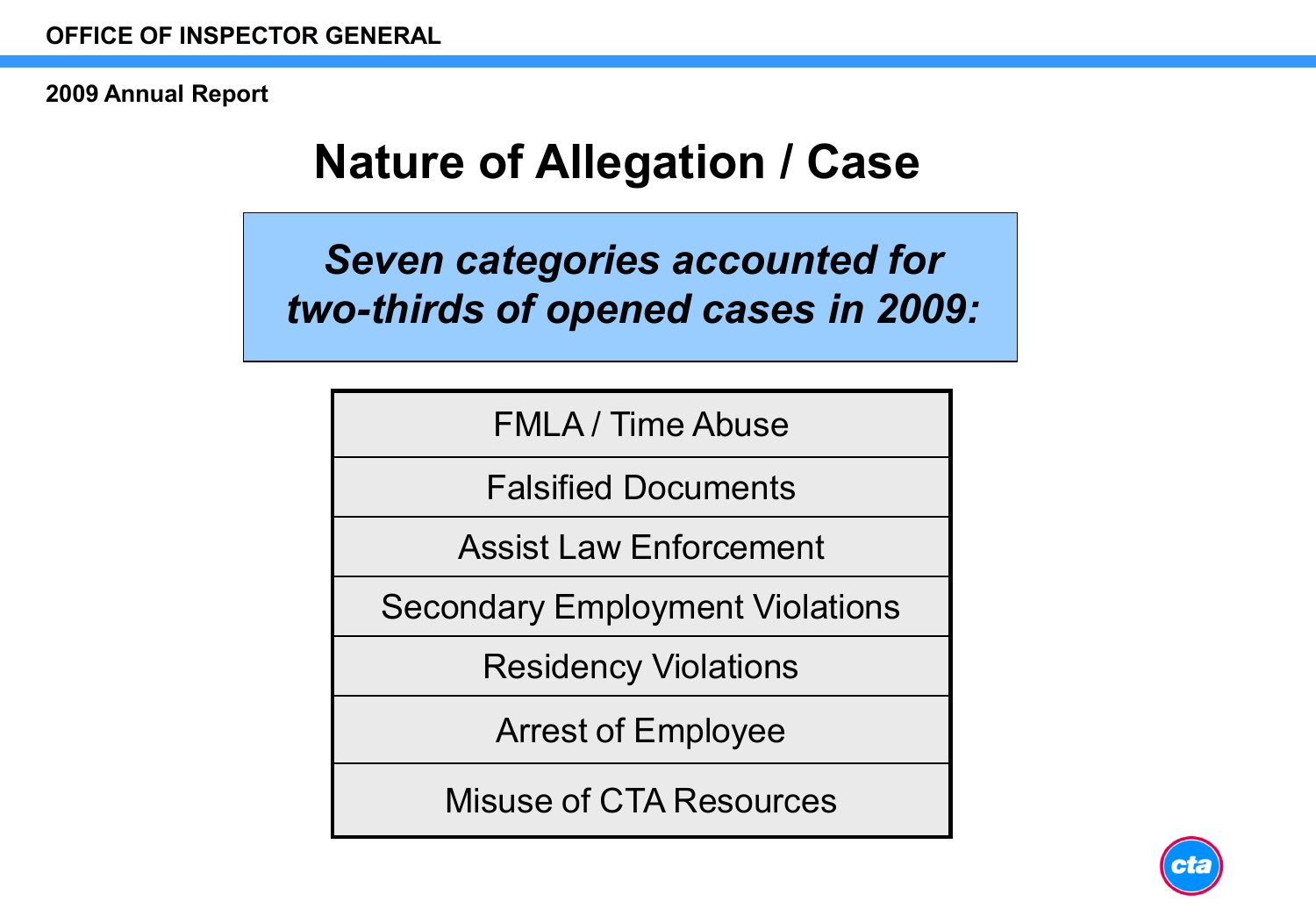# **Nature of Allegation / Case**

*The remaining one-third of opened cases were varied:*

| Forgery                               | <b>Fare Card Related</b>           |
|---------------------------------------|------------------------------------|
| <b>Impersonation / Identity Theft</b> | <b>Driver's License Violations</b> |
| <b>Theft</b>                          | Bribery / Kickbacks / Bid Rigging  |
| <b>Procedural Violations</b>          | <b>Conflict of Interest</b>        |
| <b>Check / Credit Card</b>            | Harassment                         |
| <b>Assist of CTA Department</b>       | Fraud                              |
| <b>Improper Conduct</b>               | Other                              |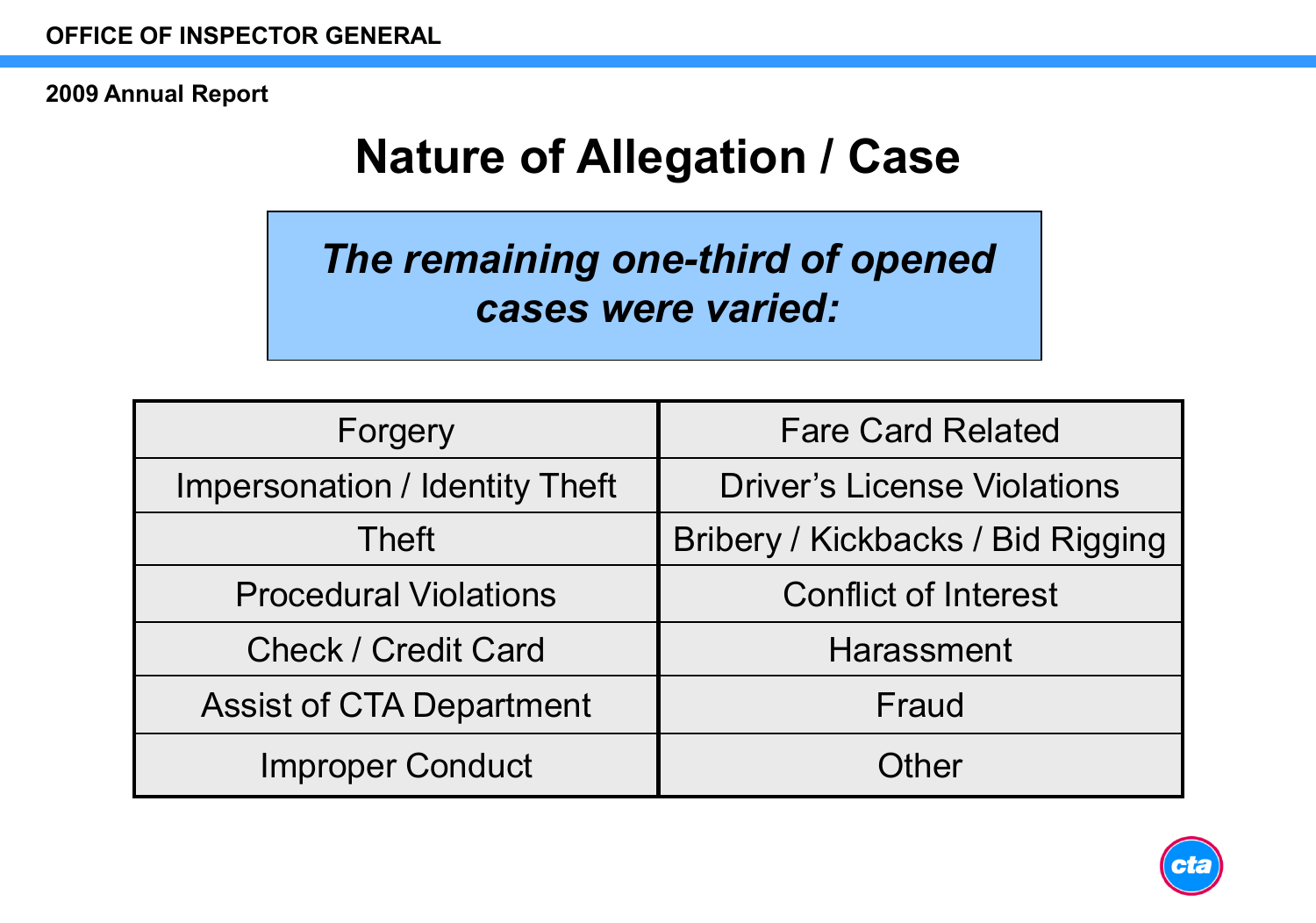### **Case Highlight – DBE Fraud**

- Contractor (Castle Construction) represented to CTA that it subcontracted \$3.0M of \$9.8M to minority subcontractor
- Presented sworn statements misrepresenting the payment amounts to the sub
- Actual DBE contract was only \$550k; contractor did the work itself or gave to non-minority firms
- OIG referred to Attorney General
- Indicted on 12 counts in April of 2009

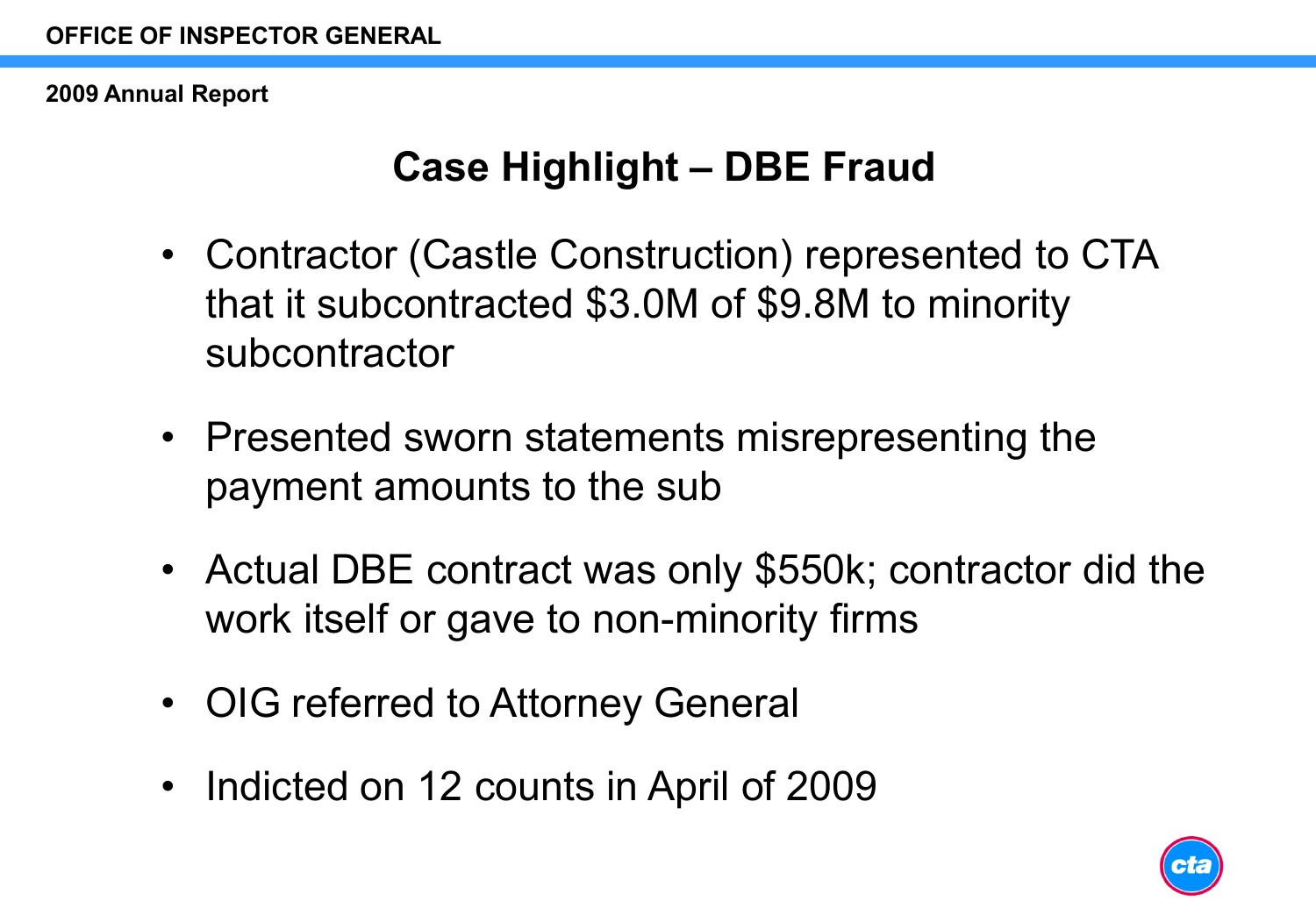| <b>Administrative Actions Related to</b><br><b>OIG Activities</b> |    |  |  |
|-------------------------------------------------------------------|----|--|--|
| January 1 - December 31, 2009                                     |    |  |  |
| <b>Employee Discharges</b>                                        | 28 |  |  |
| <b>Employee Suspensions</b>                                       | 6  |  |  |
| <b>Employee Retirements/Resignations</b>                          |    |  |  |
| <b>Employee Reprimands/Warnings</b>                               | 7  |  |  |
| <b>Contractor Debarments</b>                                      | 1  |  |  |
| Totals                                                            | 46 |  |  |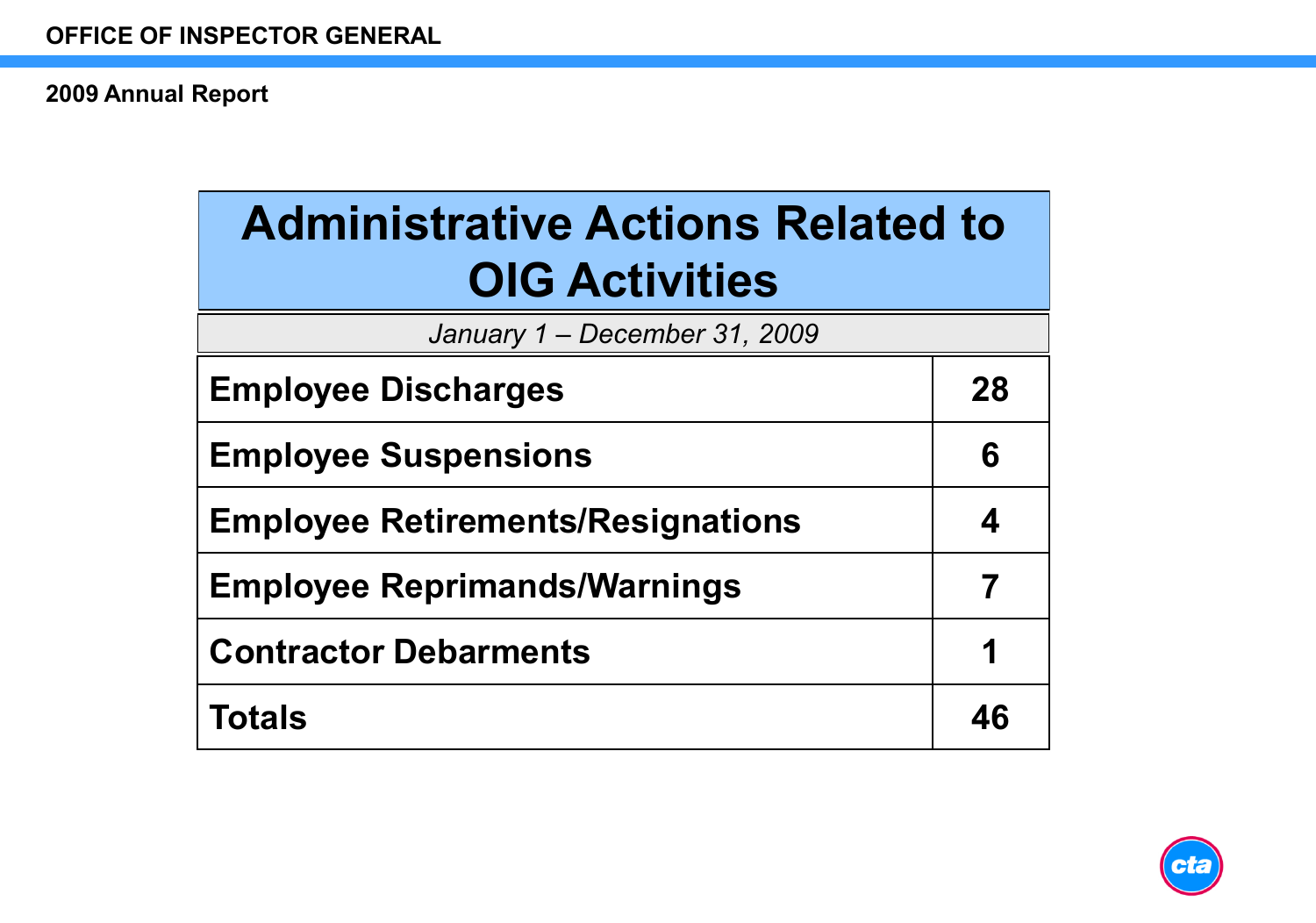## **Look Ahead for 2010**

- **Continued emphasis on timely management responses**
- **Challenge of doing more with limited resources**
- **Monitoring of controls that may be vulnerable to management turnover**